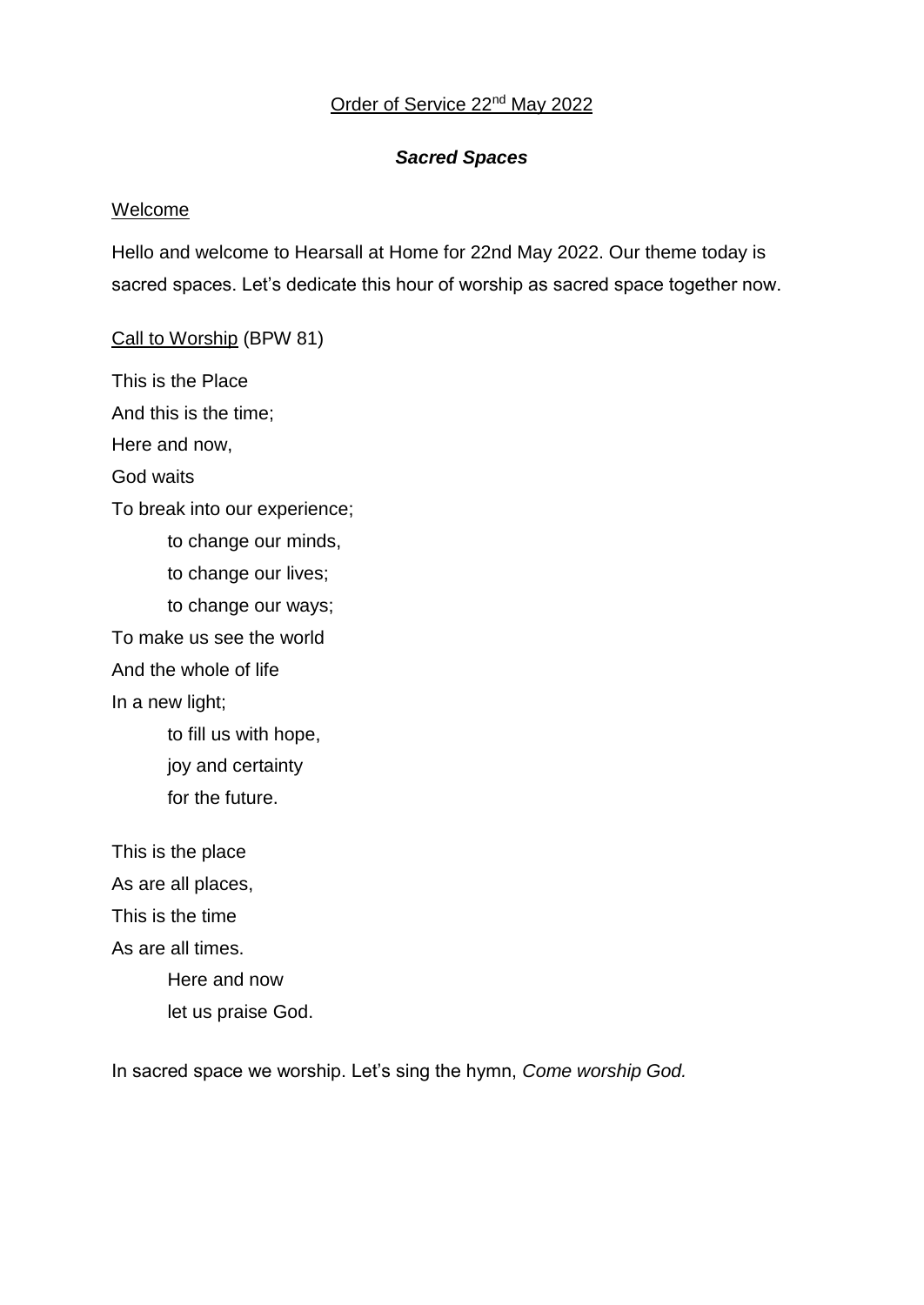### Hymn (BPW 36) **Come Worship God**

Come, worship God who is worthy of honour, enter his presence with thanks and a song! He is the rock of his people's salvation, to whom our jubilant praises belong.

Ruled by his might are the heights of the mountains, held in his hands are the depths of the earth; his is the sea, his the land, for he made them, King above all gods, who gave us our birth.

We are his people, the sheep of his pasture; he is our maker, and to him we pray. Gladly we kneel in obedience before him; great is the God whom we worship this day!

Now let us listen, for God speaks among us, open our hearts and receive what he says: peace be to all who remember his goodness, trust in his word and rejoice in his ways!

#### Congregational Reading (Psalm 84)

- 1 How lovely is your dwelling place, Lord Almighty!
- 2 My soul yearns, even faints, for the courts of the Lord;
- my heart and my flesh cry out for the living God.
- 3 Even the sparrow has found a home, and the swallow a nest for herself, where she may have her young—
- a place near your altar, Lord Almighty, my King and my God.
- 4 Blessed are those who dwell in your house; they are ever praising you.
- 5 Blessed are those whose strength is in you,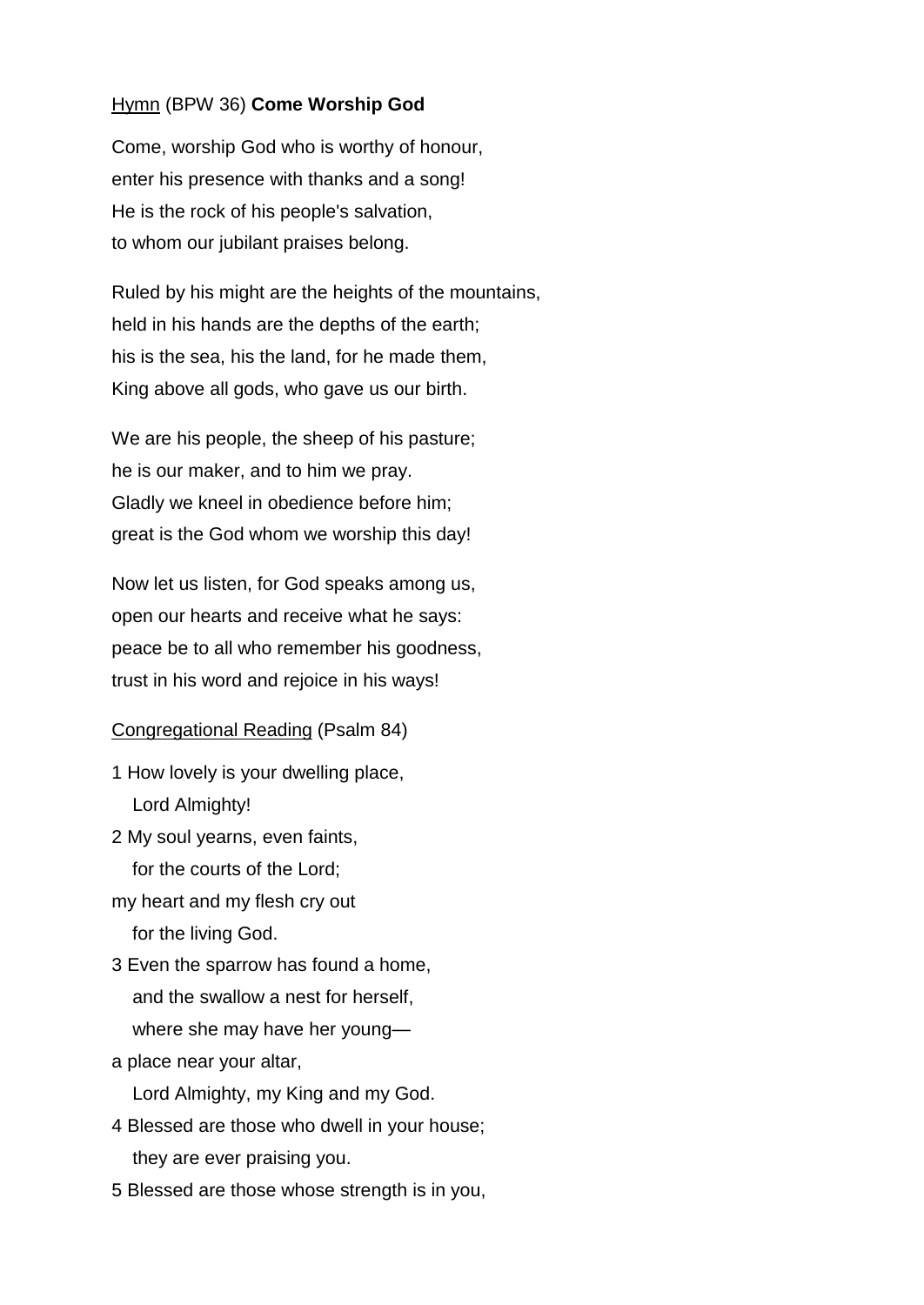whose hearts are set on pilgrimage.

- 6 As they pass through the Valley of Baka, they make it a place of springs; the autumn rains also cover it with pools.
- 7 They go from strength to strength, till each appears before God in Zion.
- 8 Hear my prayer, Lord God Almighty; listen to me, God of Jacob.
- 9 Look on our shield, O God; look with favour on your anointed one.
- 10 Better is one day in your courts than a thousand elsewhere;
- I would rather be a doorkeeper in the house of my God than dwell in the tents of the wicked.
- 11 For the Lord God is a sun and shield; the Lord bestows favour and honour;
- no good thing does he withhold

from those whose walk is blameless.

12 Lord Almighty,

 blessed is the one who trusts in you. We share in the words of the Lord's Prayer.

#### The Lord's Prayer

Our Father in heaven, hallowed be your name, your kingdom come, your will be done, on earth as in heaven. Give us today our daily bread. Forgive us our sins as we forgive those who sin against us. Lead us not into temptation but deliver us from evil.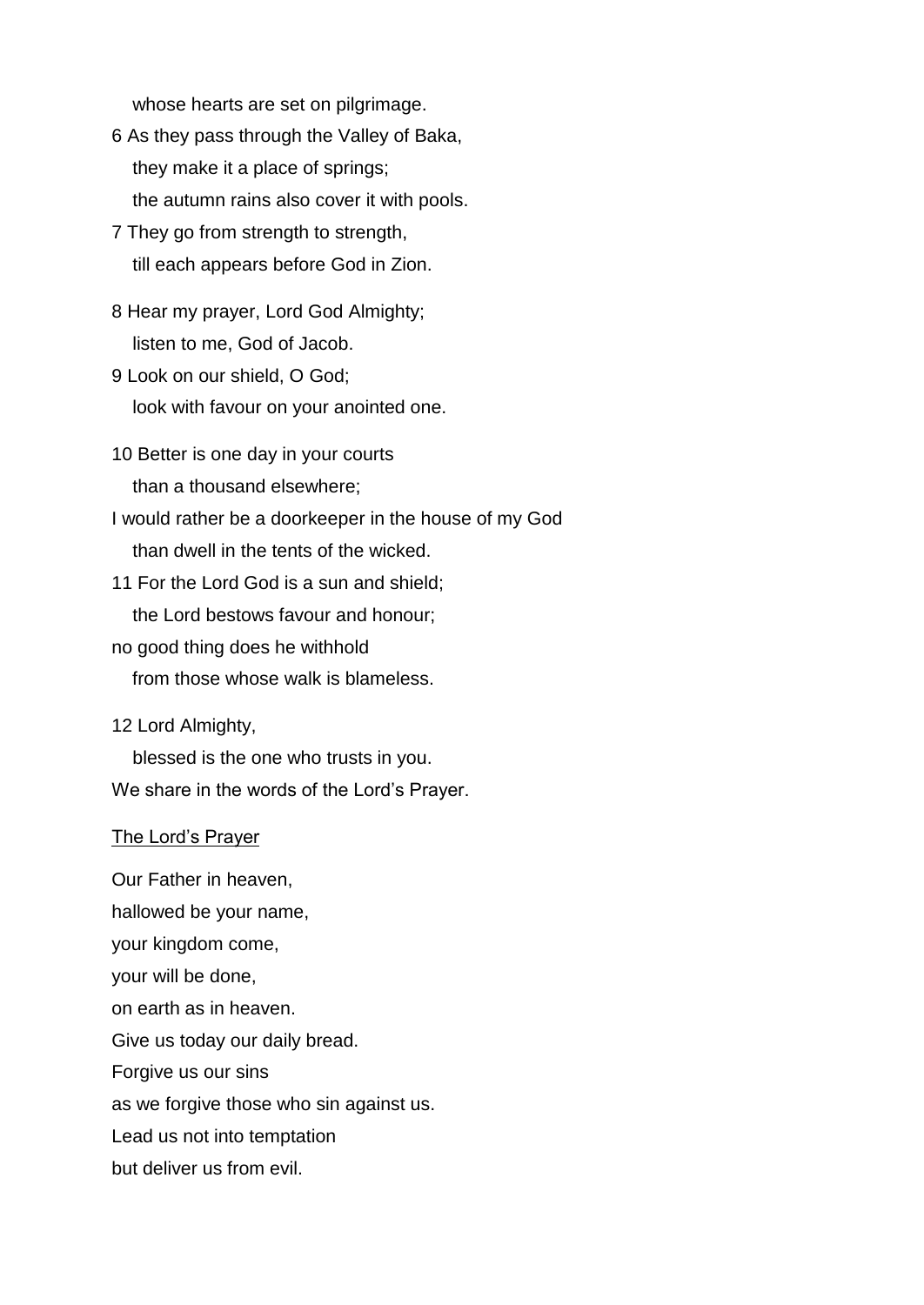For the kingdom, the power, and the glory are yours now and for ever. Amen.

# Song (WT 195) **I Will Offer Up My Life**

Verse 1 I will offer up my life In spirit and truth, Pouring out the oil of love As my worship to You. In surrender, I must give my every part; Lord, receive the sacrifice Of a broken heart.

#### *Chorus*

*Jesus, what can I give, what can I bring To so faithful a friend, to so loving a King? Saviour, what can be said, what can be sung As a praise of Your name For the things You have done? Oh, my words could not tell, not even in part Of the debt of love that is owed By this thankful heart.*

#### Verse 2

You deserve my every breath, For You've paid the great cost, Giving up Your life to death, Even death on a cross. You took all my shame away There, defeated my sin, Opened up the gates of heaven And have beckoned me in.

*Chorus x 2*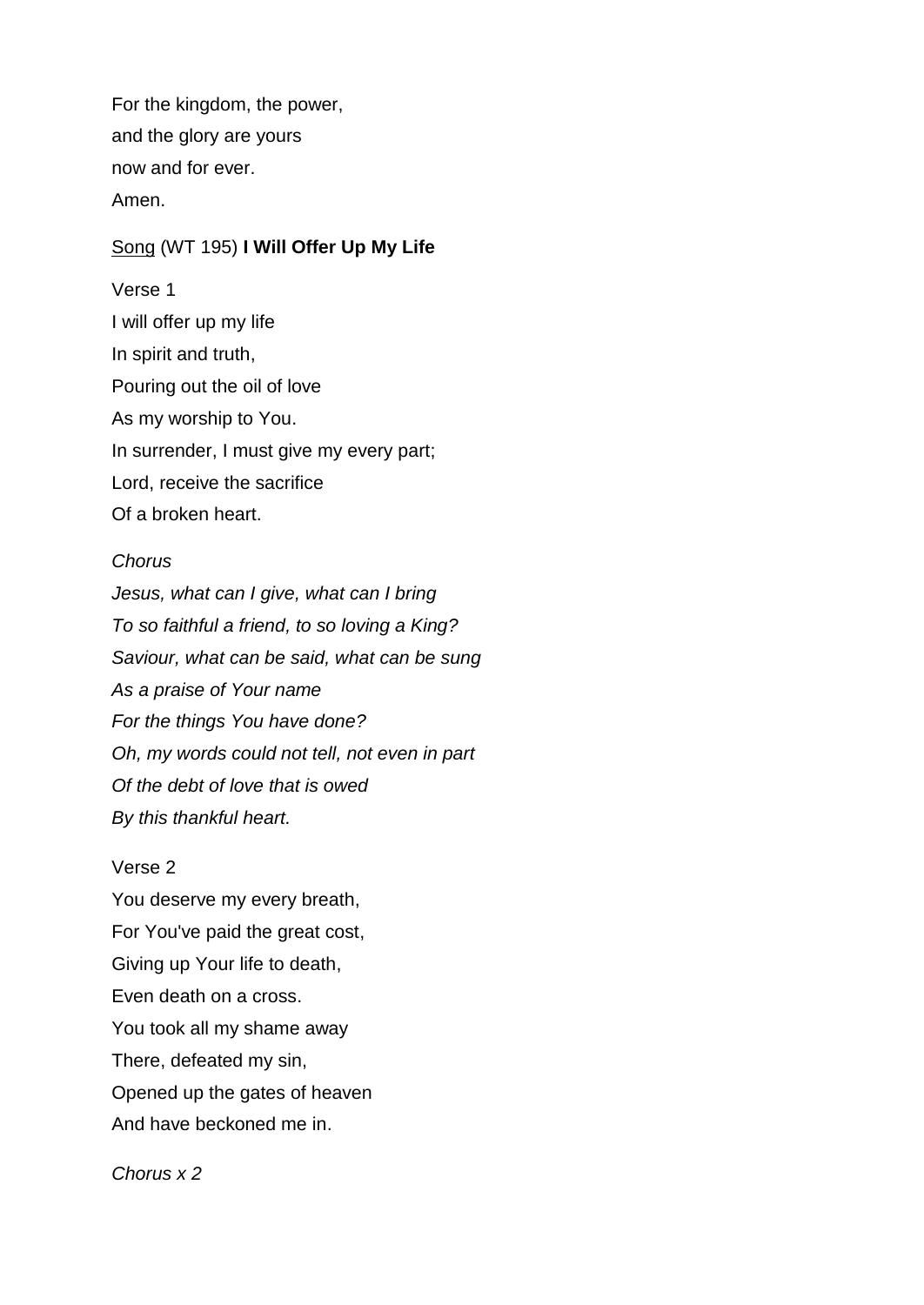# **Offering**

"Praise be to you, Lord,

the God of our father Israel,

from everlasting to everlasting.

Yours, Lord, is the greatness and the power and the glory and the majesty and the splendor, for everything in heaven and earth is yours.

Yours, Lord, is the kingdom;

you are exalted as head over all.

Wealth and honour come from you;

you are the ruler of all things.

In your hands are strength and power

to exalt and give strength to all.

Now, our God, we give you thanks,

and praise your glorious name.

"But who am I, and who are my people, that we should be able to give as generously as this? Everything comes from you, and we have given you only what comes from your hand."

Our prayers of intercession this week are led by Anne Thompson.

## Prayers of Intercession

Dear Father God, in whom we place our trust, we bring these prayers to you now, for our planet, our world, our country, our city, our church and our families and friends, and also ourselves.

We thank you, Lord, for the beautiful flowers and blossom of spring. We also thank you for the baby animals born at this time of year. It brings us joy to see new life being born and new plants springing up afresh.

We pray for the future of our planet Earth, with all the many problems facing its future. These include the effects of global warming, which cause most distress and more problems for the peoples of the world least able to survive them. We fear species becoming extinct and we long to be able to reverse the tragic effects that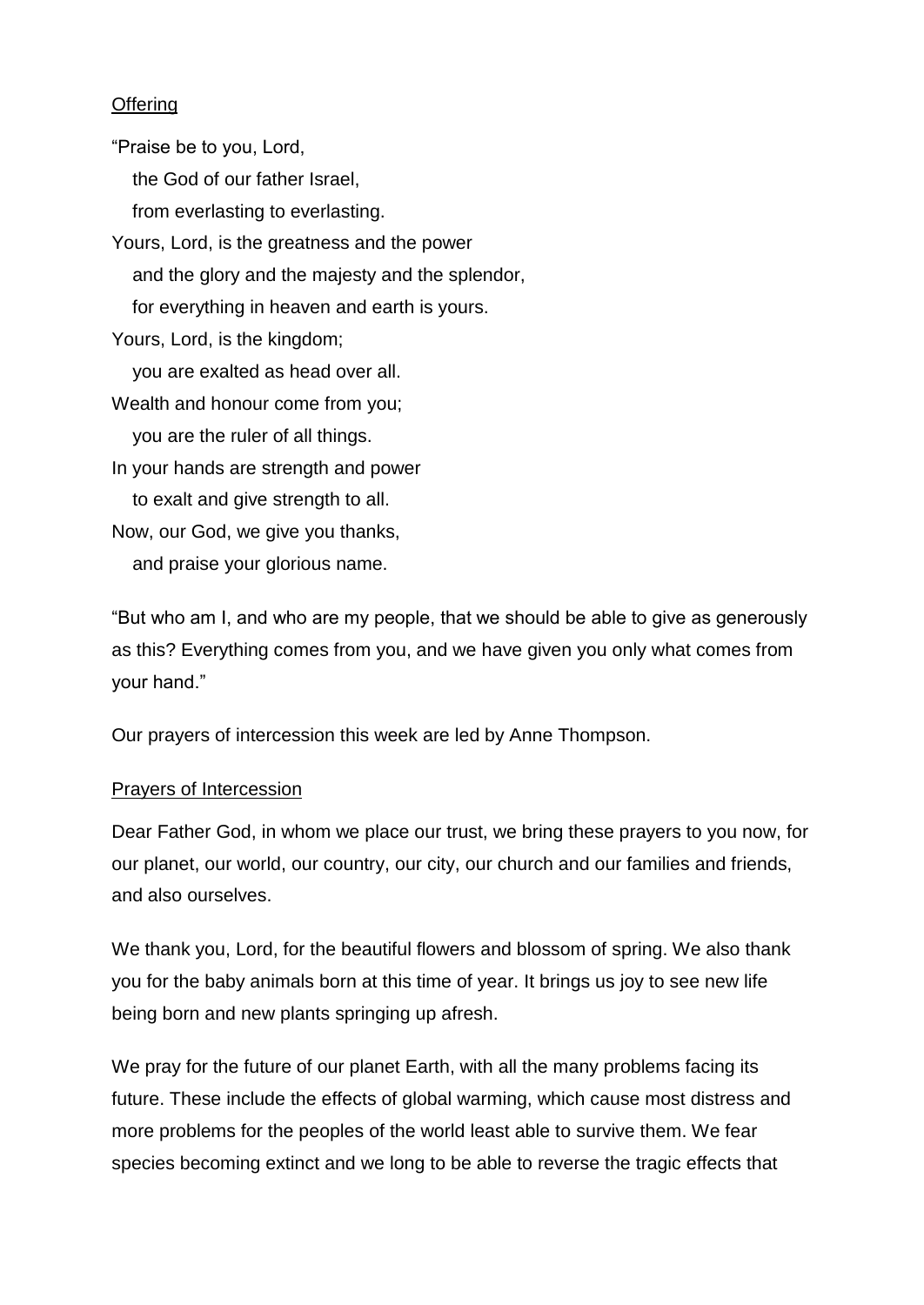man's activity has had on our planet. Help us all to play our part in this huge task and help us not to be hesitant in doing so.

We pray for all the countries of the world where there is war and unrest. There are so many, Lord. David read out a long list of them in his prayers last week. We long for them to have peace but we find it hard to understand why this could be so difficult to achieve. We pray especially for the situation in Ukraine and for all those forced to flee their homes and their country, and possibly leaving behind their menfolk to fight.

We pray for our government, and hope that we will be able to regain our trust in them and hope that they will lead us wisely and honestly. We pray for all our councils and the newly and re-elected members of them. May they be honest and have integrity and a will to do their best for the people they represent.

We pray for our city as its year of being City of Culture comes to a close. We hope that people are able to enjoy all the special events that are being laid on for these last few weeks. We thank you for all the people who have been involved in it over the last year.

Father, we especially pray for the future of our church and the Minister and Trustees who seek to run it well and try and fit the legal and practical obligations in with being welcoming and helpful to our communities. We pray for all those who run groups, are involved in worship or pastoral care or who look after the buildings. We pray for our Minister David as he approaches the time of his wedding to Leonie.

We think of those known to us who need our prayers, maybe they have been bereaved, are ill, or had accidents or who are waiting for treatment or results. We also pray for those who are struggling with other issues in their lives.

We ask all these things in the name of Jesus Christ, your beloved son.

Amen.

Many thanks Anne for those prayers. We hear now our Bible readings from 1 Kings and from Ephesians.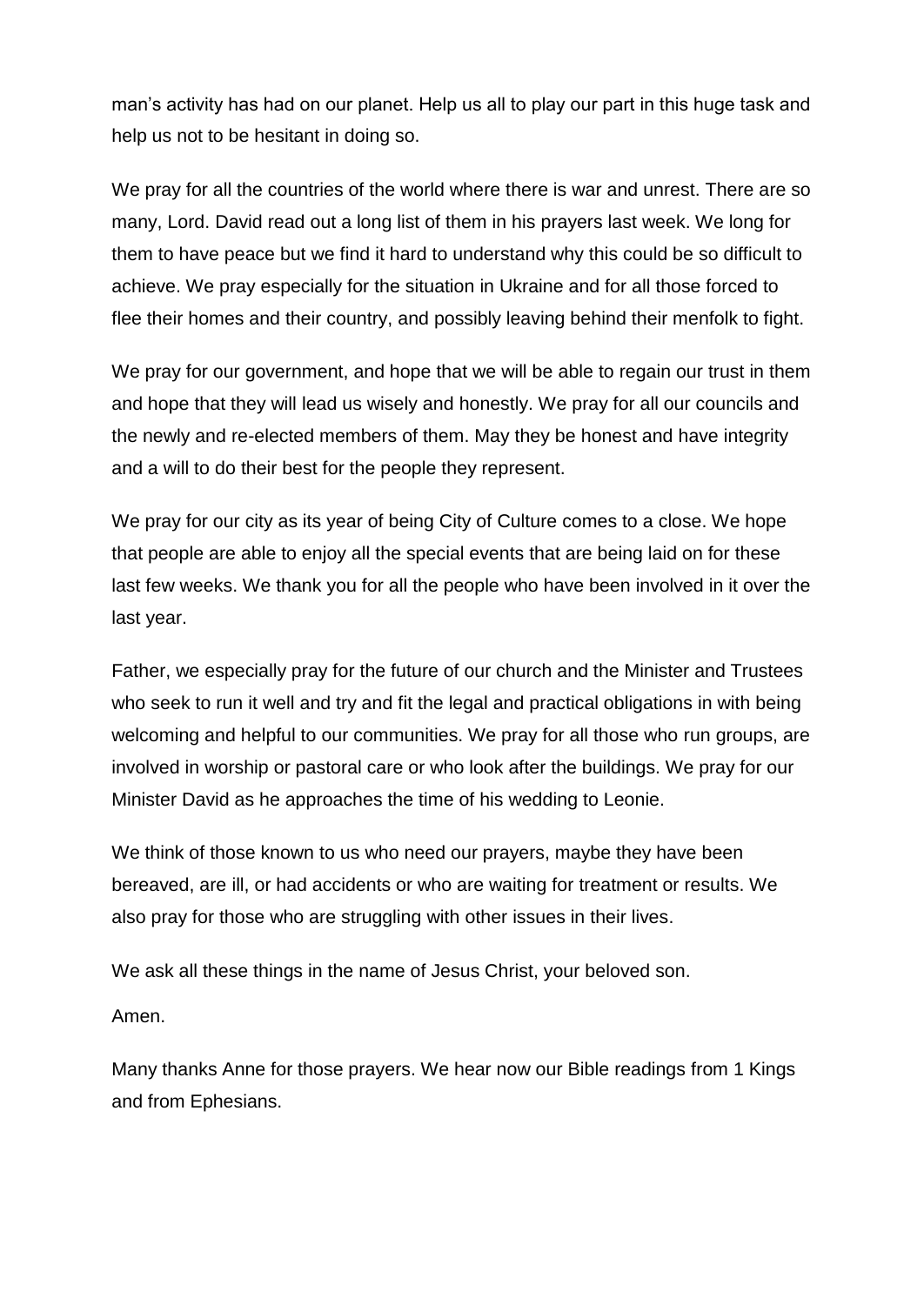## Bible Readings

# **1 Kings 8: 1 - 13**

# *The ark brought to the temple*

**8** Then King Solomon summoned into his presence at Jerusalem the elders of Israel, all the heads of the tribes and the chiefs of the Israelite families, to bring up the ark of the LORD's covenant from Zion, the City of David. **<sup>2</sup>** All the Israelites came together to King Solomon at the time of the festival in the month of Ethanim, the seventh month.

**<sup>3</sup>** When all the elders of Israel had arrived, the priests took up the ark, **<sup>4</sup>** and they brought up the ark of the LORD and the tent of meeting and all the sacred furnishings in it. The priests and Levites carried them up, **<sup>5</sup>** and King Solomon and the entire assembly of Israel that had gathered about him were before the ark, sacrificing so many sheep and cattle that they could not be recorded or counted.

**<sup>6</sup>** The priests then brought the ark of the LORD's covenant to its place in the inner sanctuary of the temple, the Most Holy Place, and put it beneath the wings of the cherubim. **<sup>7</sup>** The cherubim spread their wings over the place of the ark and overshadowed the ark and its carrying poles. **<sup>8</sup>** These poles were so long that their ends could be seen from the Holy Place in front of the inner sanctuary, but not from outside the Holy Place; and they are still there today. **<sup>9</sup>** There was nothing in the ark except the two stone tablets that Moses had placed in it at Horeb, where the LORD made a covenant with the Israelites after they came out of Egypt.

**<sup>10</sup>** When the priests withdrew from the Holy Place, the cloud filled the temple of the LORD. **<sup>11</sup>** And the priests could not perform their service because of the cloud, for the glory of the LORD filled his temple.

**<sup>12</sup>** Then Solomon said, 'The LORD has said that he would dwell in a dark cloud; **<sup>13</sup>** I have indeed built a magnificent temple for you, a place for you to dwell for ever.'

# **Ephesians 2: 11 - 22**

## *Jew and Gentile reconciled through Chris***t**

**<sup>11</sup>** Therefore, remember that formerly you who are Gentiles by birth and called 'uncircumcised' by those who call themselves 'the circumcision' (which is done in the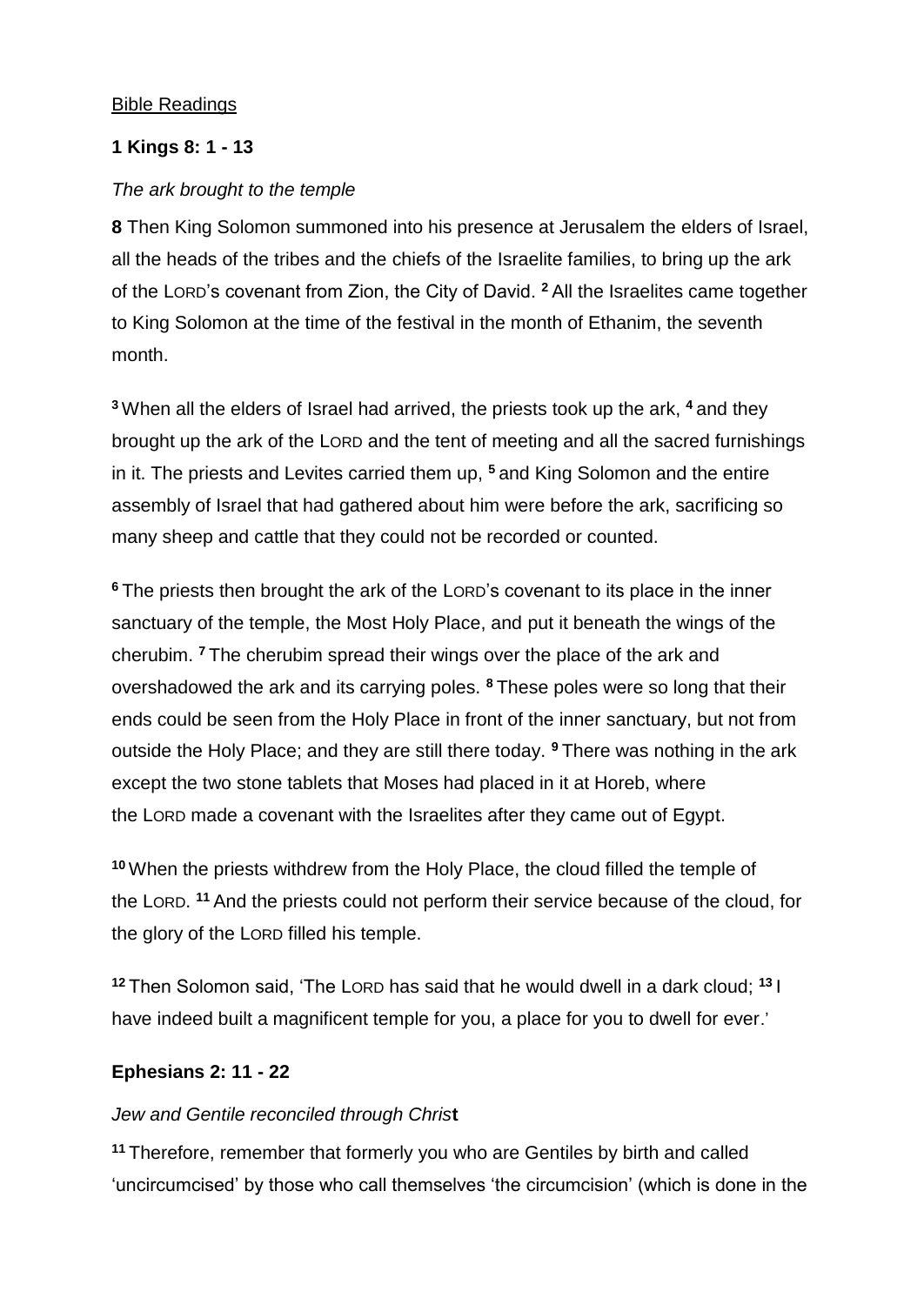body by human hands) – **<sup>12</sup>** remember that at that time you were separate from Christ, excluded from citizenship in Israel and foreigners to the covenants of the promise, without hope and without God in the world. **<sup>13</sup>** But now in Christ Jesus you who once were far away have been brought near by the blood of Christ.

**<sup>14</sup>** For he himself is our peace, who has made the two groups one and has destroyed the barrier, the dividing wall of hostility, **<sup>15</sup>** by setting aside in his flesh the law with its commands and regulations. His purpose was to create in himself one new humanity out of the two, thus making peace, **<sup>16</sup>** and in one body to reconcile both of them to God through the cross, by which he put to death their hostility. **<sup>17</sup>** He came and preached peace to you who were far away and peace to those who were near. **<sup>18</sup>** For through him we both have access to the Father by one Spirit.

**<sup>19</sup>** Consequently, you are no longer foreigners and strangers, but fellow citizens with God's people and also members of his household, **<sup>20</sup>** built on the foundation of the apostles and prophets, with Christ Jesus himself as the chief cornerstone. **<sup>21</sup>** In him the whole building is joined together and rises to become a holy temple in the Lord. **<sup>22</sup>** And in him you too are being built together to become a dwelling in which God lives by his Spirit.

Our next song, specially written for this service, explores the theme of Sacred Space.

## Song **Holy Ground** (Music Prue / Words Sutcliffe)

*Verse 1* In my special places I sometimes get a sense that he is close; In familiar structures I often feel his love within the stones; Or out on misty hillsides I hear him in an eagle's lonely cry; Or with my dearest friends I'll catch him in a laugh or in a sigh.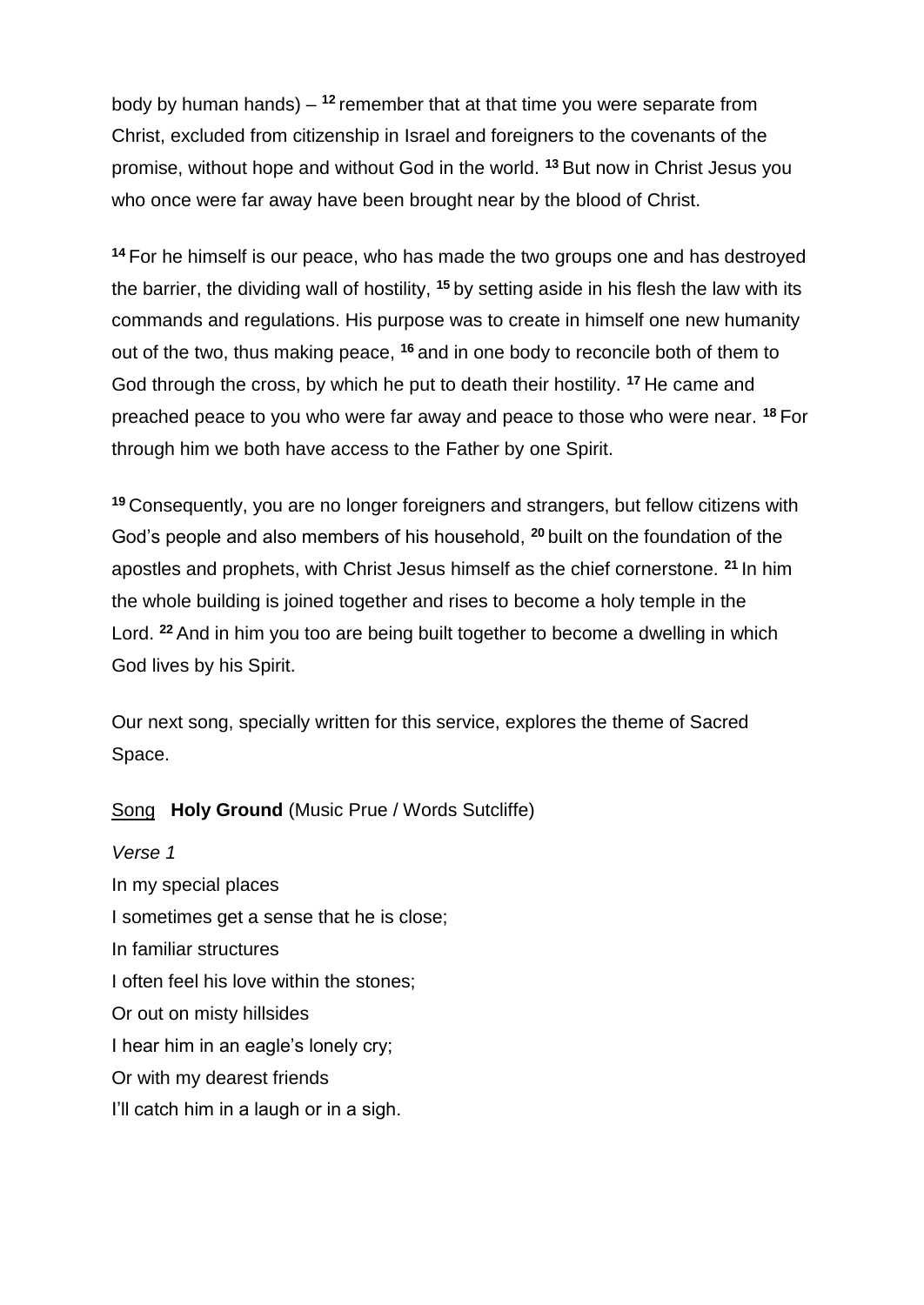*Chorus 1 So my friends be careful where you tread This place might not seem so very much to you But this is holy ground This is holy ground My sacred space is here and everywhere So still your busy heart For this is holy ground This is holy ground.*

#### Verse 2

The very earth is sacred And everything there is belongs to him And everywhere are holy mountains, Birds and stars adore him too Yet he knows my heart How i need a place for he and I to meet So here I rest before him In my sacred space he makes my soul complete.

## *Chorus 2*

*So now my Lord I sink beneath your gaze And worship you in spirit and in truth For this is holy ground This is holy ground. Your sacred space is here and everywhere I drop all my pretence For this is holy ground This is holy ground.*

#### Prayer

Lord, in this holy ground, may we hear your voice speaking to each one of us. Amen.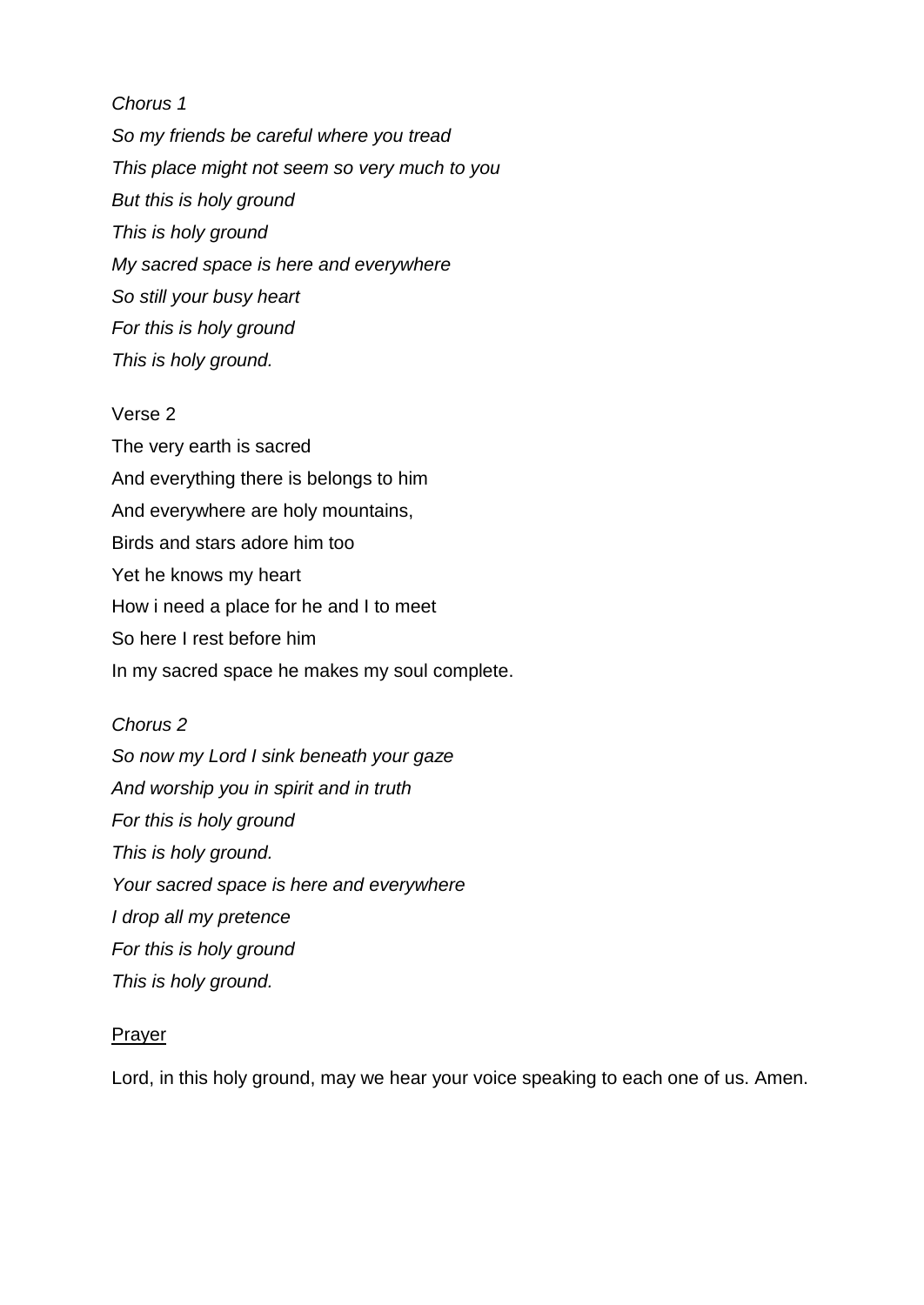# Sermon

# *Sacred Spaces*

I have been quite busy recently and it's easy in such times for us to neglect lifegiving spiritual discipline. One morning a couple of weeks ago I was catching a train from Cheltenham Spa to Birmingham New Street. The previous train had been cancelled so there were hordes of people all intent on boarding "my" train.

I ended up standing with three other people in the space at the end of a coach. It was the Edinburgh train, and there were no stops before Birmingham, so I had three quarters of an hour to stand in this jostling, crowded space, trying to keep my balance. A young woman crouched on the floor and worked on some text on her phone. Either side of me a man and a woman stood, looking out the window nearest to them.

I had a choice. I could give into a grumbling mentality in which I might entertain thoughts about the inadequacy of our fragmentary railway system, or I could embrace this space, **this space**, **here and now**, in which I had nothing to do, as a sacred space. By the grace of God I chose the latter, and for much of the journey I was using the rhythm of my breath and the rhythm of the train to call me back into the deeply sensed presence of the God who is love.

Also, I prayed for the people on the carriage, and especially for a young mum who had to make her way through the crowded train to take her child to the toilet. That was tricky: all **I** had to do was stand around; but she delicately picked her way, a toddler on her hips, through the hazards of sliding doors, suitcases and people, as the train jostled its way through Worcestershire.

For me, this noisy, crowded and uncomfortable place became a sacred space. I find that what detracts from a sense of the sacred for me is being over busy. Unless it's very cold or very hot, the nature of the space is quite irrelevant to me.

Moses encountered God in a burning bush and on a mountain top. Abraham met God outside his tent at Mamre. Mary met God's angel in a domestic setting. Jacob met him at night by the Jabbok river. John met Christ whilst exiled on the island of Patmos. Hannah met God in the shrine at Shiloh. David met him dancing on the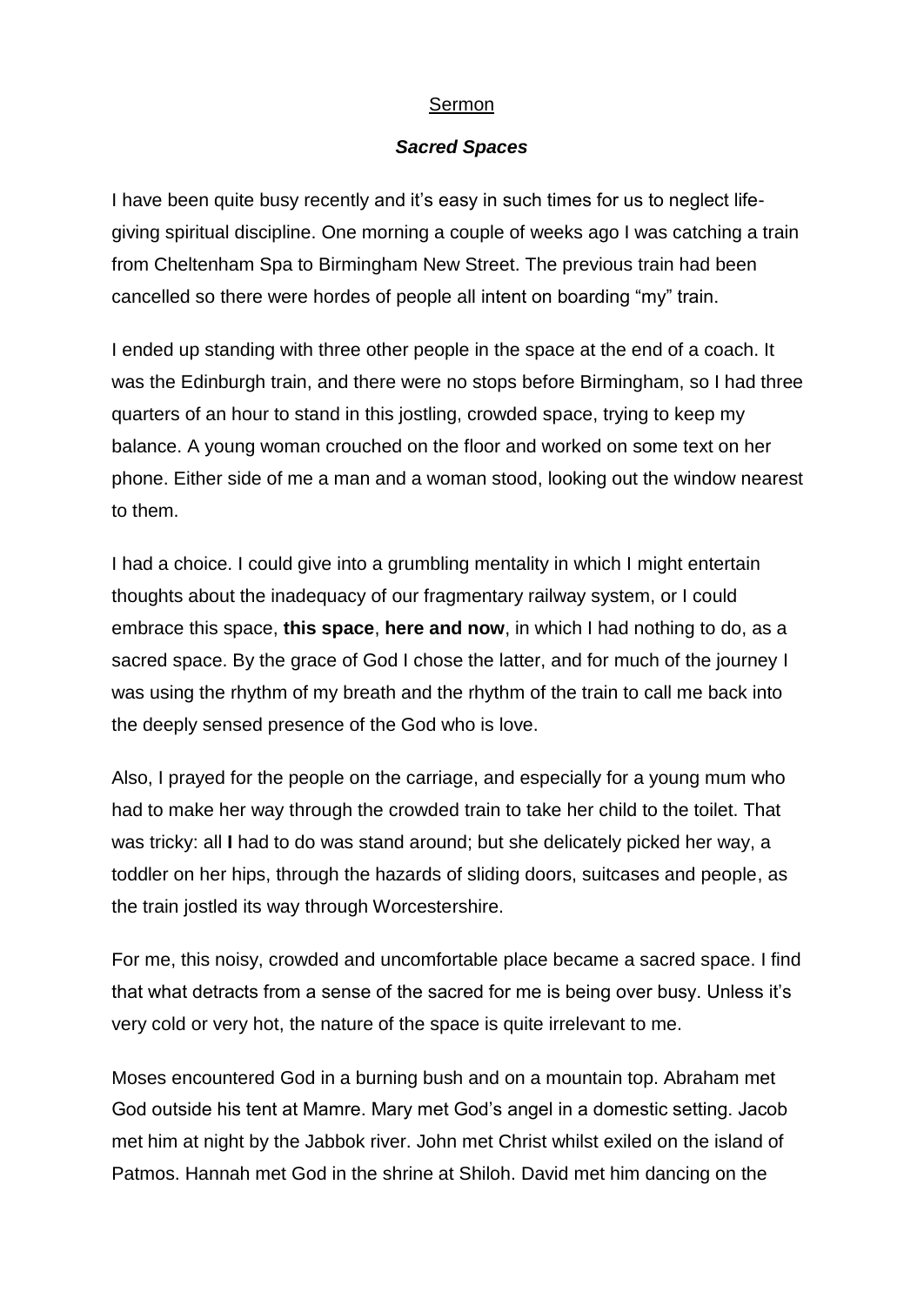Jerusalem road. Saul met him on the Damascus road. Isaiah met him in the temple. Elijah met him as he peeped from a cave on mount Horeb, not in the earthquake, wind or fire but in a still small voice.

Sometimes people met with God in structures specifically designed as sacred spaces. The tabernacle, as a sort of portable temple, was carried with the children of Israel in their desert wanderings. The tabernacle became fixed as a shrine at Shiloh and eventually became a more permanent structure. There the prophet Samuel began his awesome ministry.

The dream of building a great temple - a great sacred space - for God to be worshipped had grown. King David wanted to build it, but he was a man of war, and was not authorised by God for this project. His son Solomon commissioned the great temple, and our reading came from the time when the ark of the covenant was placed in the inner sanctuary, the holy of holies, of the new Temple. And we heard that extraordinary tradition of the temple being filled with a thick cloud - a symbol of the glory and majesty and presence of the awesome God in this brand-new sacred space.

Depending on how you count, one or two further temples were built. Solomon's temple was completed in 957 BCE but fell into disrepair and was rebuilt by Ezra some four and a half centuries after Solomon's was completed, in 515 BCE. Then, after this temple, Herod began funding the building of a renovated temple in 20BCE so about 16 years before Jesus.

When Jesus wandered around Herod's temple, it would have been a new building, completed in Jesus' lifetime. It was whilst in that Temple that he said that, if the Temple were destroyed he could rebuild it in three days. But, the gospel writers tell us, the Temple he referred to was the Temple of his own body.

This seems a startling turn around if we stop to think about it. Great buildings as sacred spaces for sacrifices, prayer and worship were being replaced by Jesus' body. What on earth could that mean?

At one level, it was a reference to the regular practice of animal sacrifice to atone for sin. Now, Jesus' own body would be offered, a once-and-for-all perfect sacrifice,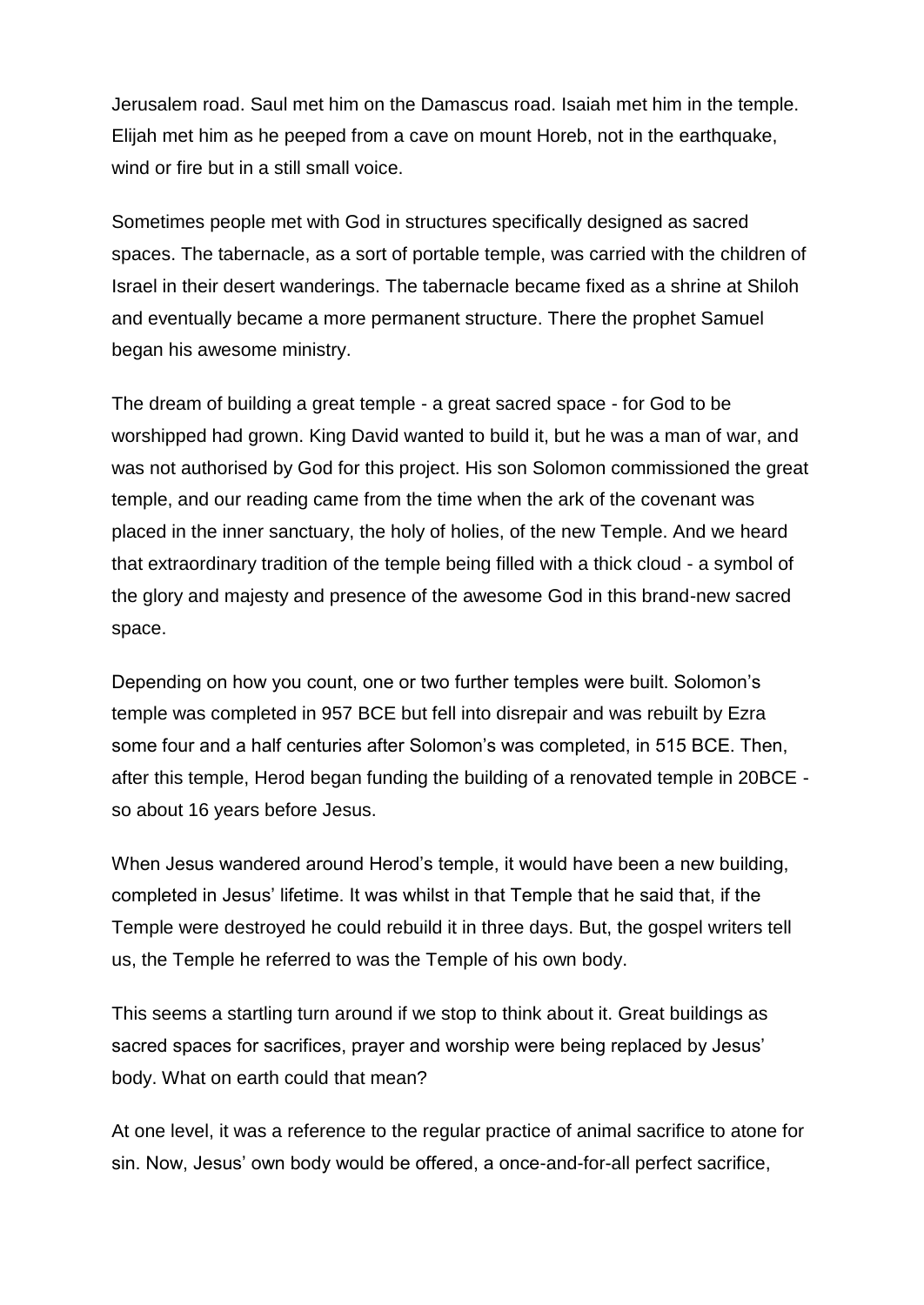rendering the core Temple business of repeated animal sacrifice redundant.

The unknown author of the book of Hebrews argues that the earthly sacred spaces were models of an underlying heavenly reality. And Christ came as the great High Priest offering **himself** as a perfect sacrifice:

*Such a high priest [Jesus Christ] truly meets our need—one who is holy, blameless, pure, set apart from sinners, exalted above the heavens. Unlike the other high priests, he does not need to offer sacrifices day after day, first for his own sins, and then for the sins of the people. He sacrificed for their sins once for all when he offered himself. For the law appoints as high priests men in all their weakness; but the oath, which came after the law, appointed the Son, who has been made perfect forever.* Hebrews 7: 26 - 28

So, for Christians, the sacred space par excellence became the body of Jesus. But this notion of the body of Jesus as a Temple also carried with it everything that follows from Jesus' embodiment on the earth. The Word of God became flesh and **tabernacled** among us. As I have said on other occasions, that's the underlying language that's used for *made his dwelling* in that pivotal verse, John 1:14: *The Word became flesh and made his dwelling among us. We have seen his glory, the glory of the one and only Son, who came from the Father, full of grace and truth.*

In his body God was among us. I suppose one implication of this is that God can join us in our regular, ordinary 24/7 lives and all across the world. The human condition can be a seat for the presence of God.

And so it's well known that Christians didn't have their own sacred spaces for two or three hundred years. The early Jerusalem Christians prayed in the Temple; elsewhere they might have met in synagogues until they were expelled. Then they might meet outside, but they often met in private homes. We read this in Paul's letter to Philemon:

*Paul, a prisoner of Christ Jesus, and Timothy our brother, to Philemon our dear friend and fellow worker— also to Apphia our sister and Archippus our fellow soldier—and to the church that meets in your home:*

*Grace and peace to you from God our Father and the Lord Jesus Christ.*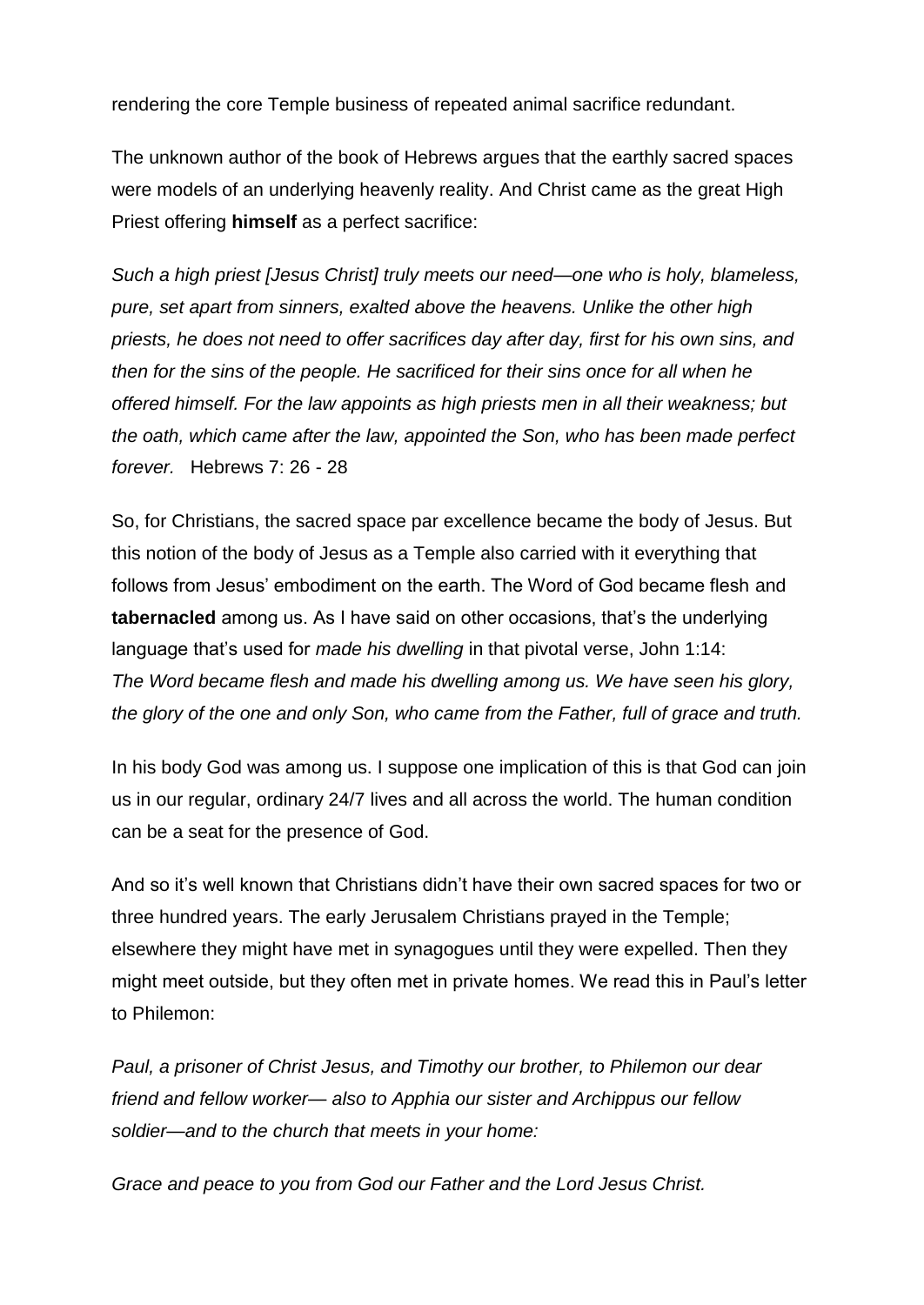That phrase "The church that meets in your home" is very telling. The church is clearly **not** a building, but a community of people. It meets together, not in the church, for they themselves **are** the church. It meets in someone's home. The same thought is found at the start of Romans 16, where Paul sends greetings to the church that meets in the house of Priscilla and Aquila.

Our reading from Ephesians 2 develops the theme of the church being very different from a building. There we are told that Christ himself was the peace between the previously opposed factions of Jew and Gentile. He brings them together into one harmonious community and the text adds:

*Consequently, you are no longer foreigners and strangers, but fellow citizens with God's people and also members of his household, built on the foundation of the apostles and prophets, with Christ Jesus himself as the chief cornerstone. In him the whole building is joined together and rises to become a holy temple in the Lord. And in him you too are being built together to become a dwelling in which God lives by his Spirit.*

The church, the community, is the dwelling place, the sacred space, where God's Spirit may be found, as they forgive one another and learn to live in peace. The theology can be easily sketched out. Since Jesus has ascended to heaven, his body is now our bodies, the church, the community of people. So, if Jesus had suggested his body was the temple that could be rebuilt in a mere three days, now Christ trusts his embodiment to that community. As the centuries pass the legacy on, we may conclude we, along with Christians across the planet, are the body of Christ. We, as a group of people, are the Temple. We are the sacred space. His dwelling place is not in some tucked-away special building but in the lives and loves of Christian people. The sacred space is you and me walking in grace and truth together.

I remember hearing of a stunning opening line to a modern sermon that went like this.

> *I don't want you to come to church; I want you to be the church.*

> > \* \* \*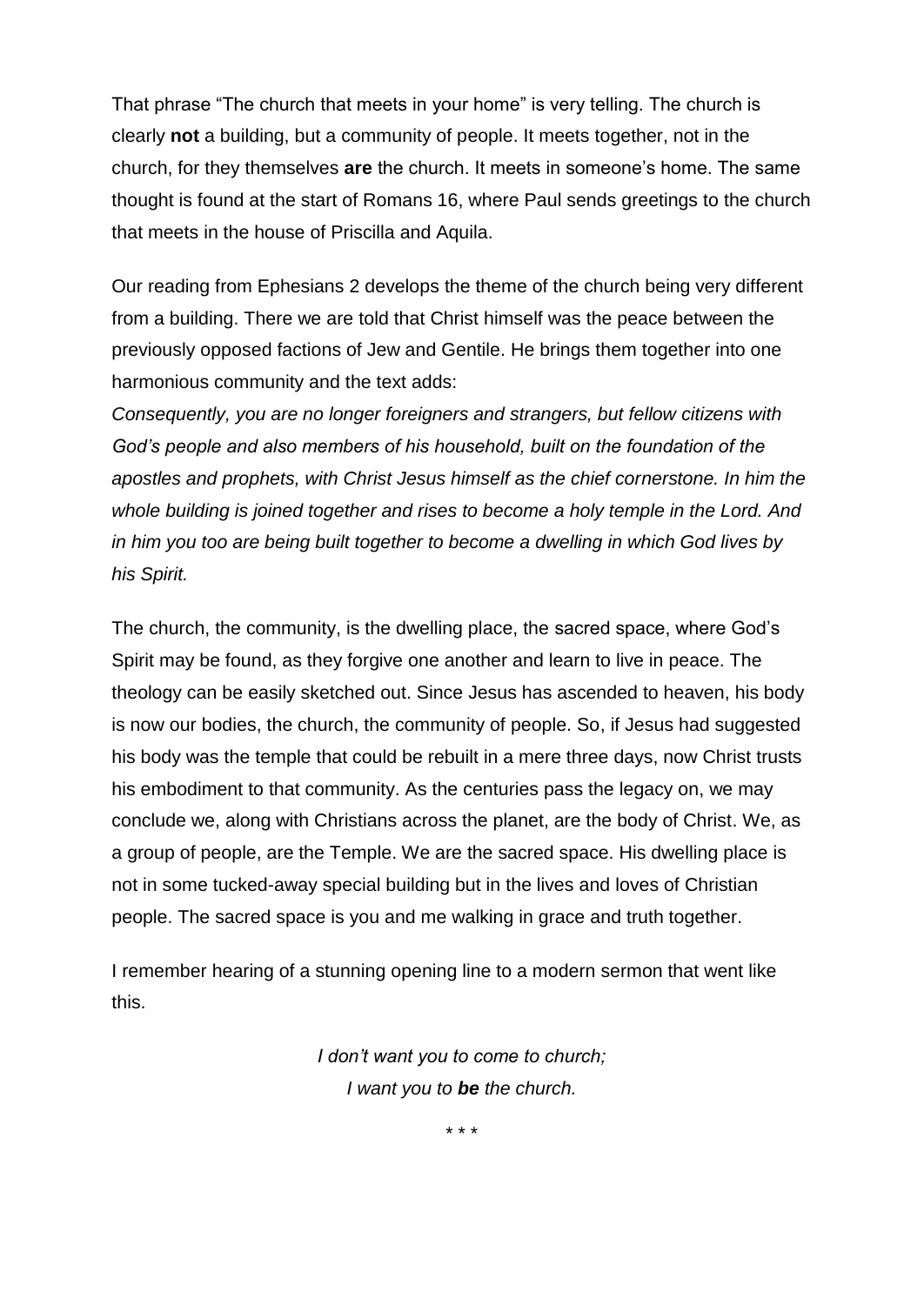The earliest bricks-and-mortar **building** that has been identified as a place of Christian worship was in Syria. It was probably a house converted for use as Christian worship, and this conversion dated to between 233 and 256 CE. It had its own baptistry and above the baptistry the ceiling was painted dark blue and peppered with stars. The walls included a painting of Christ as the Good Shepherd. According to Wikipedia, it may have been destroyed by Isis.

So, it was probably a couple of centuries before Christian faith began to get set in stone - fixed into bricks and mortar. Before then, churches met wherever they could.

Now in cold and wet climates like ours, we need buildings! But the reason we have sacred Christian buildings is surely more profound. It's one thing to say we can worship Christ on a train or in someone's lounge, but many of us find it invaluable to enter a place that's dedicated to prayer, worship and reflection. Something about the space, the buildings, the atmosphere encodes our spirituality. However much we espouse the New Testament view that the church is always the people and never a building, dedicated sacred spaces can perform a mysterious function in lives.

As I was preparing this address, I received the daily email from Father Richard Rohr, and it seemed pertinent. He writes:

*German scholar Heinrich Zimmer (1890–1943) studied sacred images and their relationship to spirituality. He said, "The best things can't be told: the second-best are misunderstood." So, we settle for talking about the "third-best things," which, in my culture,* (says Richard Rohr) *I suppose are things like sports, television, the weather, and other safe topics.*

*The best things can't be talked about—they can only be experienced. And then if we try to talk about them, we know that we see "through a glass darkly" (1 Corinthians 13:12). Our best attempts will still be merely stammering, grasping for good-enough words. But one of the great difficulties of theology and spirituality is that its subject matter is precisely those "best things" that cannot be talked about….*

*The second-best things which, according to Zimmer, "are misunderstood," are those things that merely point to the first-best things. These belong to philosophy, theology, psychology, art, and poetry, all of which—like sacred Scripture—are so easily*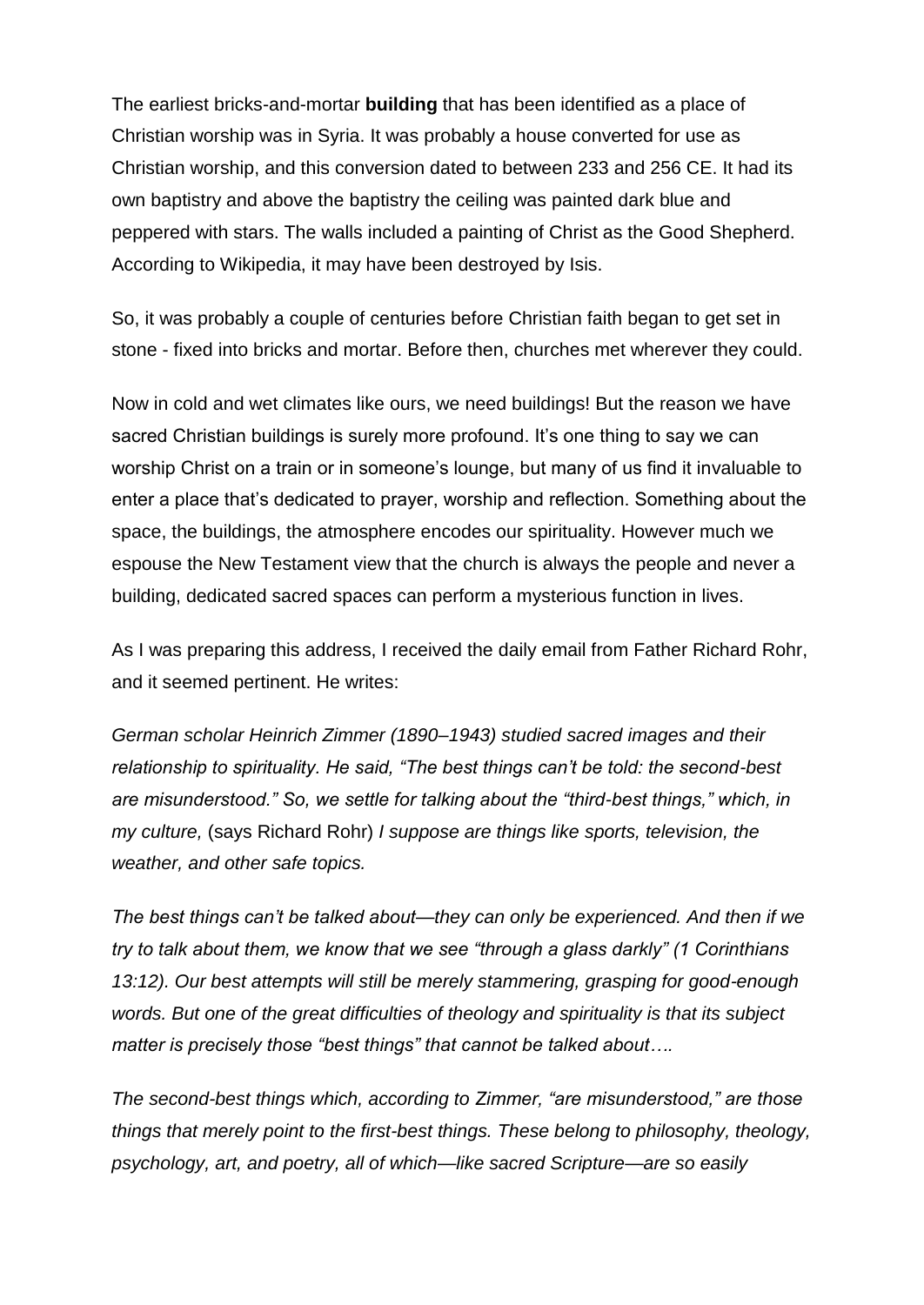*misunderstood. Yet what I have tried to do in my work* says Richard Rohr *is to use those second-best things that point to and clarify the first-best things. What else can we do? All our words, beliefs, and rituals are merely "fingers pointing to the moon."*

AND we must never confuse the finger with the moon, I add. Sacred spaces are like those second-best things. Like fingers pointing to the moon, they point beyond themselves to the unspeakably wondrous first-best things. Through architecture, symbols and shared memory, they offer the possibility of accessing the first best things - the direct experience of God, which cannot be reduced to words or symbols or songs or buildings or any other human product.

\* \* \*

So, some things to ponder. Do you have sacred spaces in your life? Sacred spaces can be walks, bicycle rides, garden seats, woods, rivers, chapels, cathedrals, prayer rooms or many more places. An armchair used for prayer; a morning habit of reading the Bible; an annual retreat; a weekly study group; all these can be sacred spaces. What are your sacred spaces? Which spaces help you to get a taste of those "first best things" - the ineffable presence of the divine?

You might have several sacred spaces. If so, when did you last spend time in them? Are there steps you can take to guard them from desecration?

If you have no sacred spaces, might it be good to create one? What "second best things" could point you to the first best things? Candles, icons, music, flowers, fragrances…

Finally, our own building. I liked it when we regularly opened the chapel as a sacred space for passers-by, though only a few took advantage. Perhaps it's time to reopen it, though we might need to reinforce security on our inner doors.

And then, **this** space, which we all perceive differently from each other. This space for Sunday worship. If you listen to the podcast, where do you listen? Is that becoming a sacred space for you? Do you always listen at the same time? Could you enter that space or that time more frequently than once a week?

And, if you sometimes come to our church building in Queensland Avenue, or to another church, what is it about that space that makes it sacred? Are there things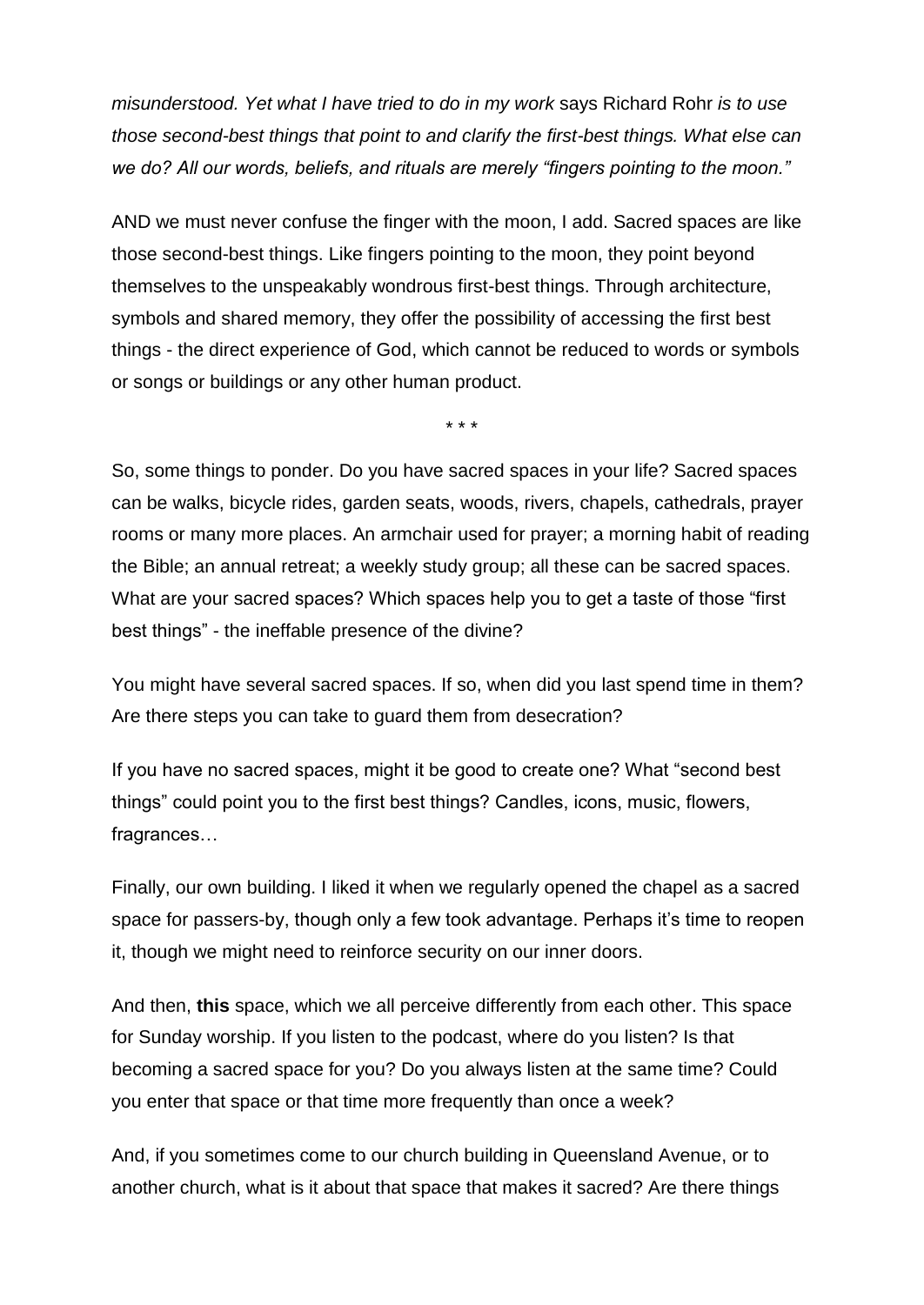that spoil its sacredness in your mind? Might others see that differently from you? How can we make it a sacred space all can share? Can two churches, or even two religions, share the same sacred space? What might we do to enhance our own sacred space?

We confirm our desire to follow Jesus in our closing hymn.

# Hymn (BPW 352) **O Jesus I have promised**

O Jesus, I have promised to serve you to the end: be now and ever near me, my Master and my friend; I shall not fear the battle if you are by my side, nor wander from the pathway if you will be my guide.

O let me feel you near me! The world is ever near; I see the sights that dazzle, the tempting sounds I hear; my foes are ever near me, around me and within; but Jesus, draw still nearer, and shield my soul from sin.

O let me hear you speaking in accents clear and still, above the storms of passion, the murmurs of self-will; O speak to reassure me, to hasten or control; O speak, and make me listen, O guardian of my soul.